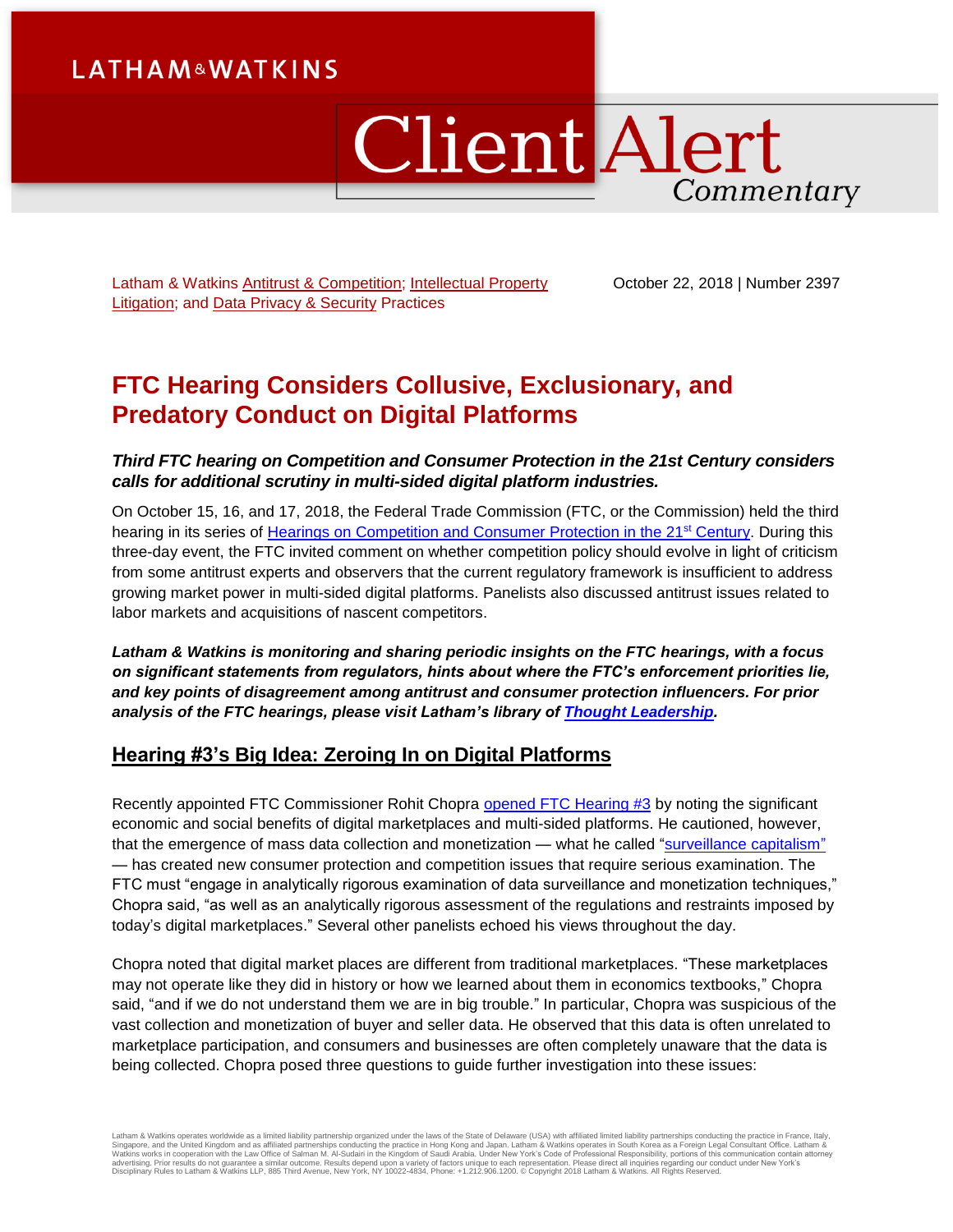- What are digital marketplaces and how do they compare to other marketplaces?
- What are the implications of mass data collection in these marketplaces?
- How do existing rules promote or destroy the competitive process in these markets?

"Without this information about how our digital economy is governed by some of the largest companies and operators, we won't know if our marketplaces are working or if they may be broken down," Chopra said.

# **Key Remarks**

Hearing #3 focused on three principal areas:

- The identification and analysis of collusive, exclusionary, and predatory conduct by digital and technology-based platform businesses
- The antitrust framework for evaluating acquisitions of potential or nascent competitors in digital marketplaces
- The antitrust evaluation of labor markets

In addition to Commissioner Chopra's remarks detailed above, key comments from regulators, stakeholders, and FTC influencers that best encapsulate the issues discussed during Hearing #3 include the following:

 *After the* **Amex** *decision, "the definitional issue [of whether a firm is a platform] will be front and center."* Howard Shelanski, Georgetown University Law Center

Dr. Shelanski and other speakers on the panel "The Current Economic Understanding of Multi-Sided Platforms" remarked that the recent Supreme Court case *[Ohio v. American Express Company](https://www.supremecourt.gov/opinions/17pdf/16-1454_5h26.pdf)* (*Amex*) would lead to "tons of defendants" claiming they are a platform "because the fundamental burden on the plaintiff hinges on whether or not the court decides that we are dealing with a transactional platform with significant cross-network effects." Many panelists cautioned that this is problematic because there are platform and multi-sided aspects to almost any business. [Dr. Shelanski](https://www.ftc.gov/news-events/audio-video/video/ftc-hearing-3-competition-consumer-protection-21st-century-part-two) therefore called on fellow economists to "get a jump on" giving guidance to courts "on what constitutes a strong [cross-]network effect."

Eric Citron of Goldstein & Russel reflected similar sentiments when he said "The *Amex* decision is more or less economically illiterate," and "Almost all uses of the *Amex* decision are likely to be misuses." He accused the Supreme Court of not understanding why economists care about market power, and called on economists to "relentlessly shame judges into understanding the economics underlying antitrust" as they had 60 years ago.

Other speakers on various panels, however, thought these concerns were overblown. They observed that whether a business is a platform is quite clear in the usual case, and the *Amex* decision is likely to reduce false positives and false negatives.

Most speakers agreed with the sentiment expressed by Dr. Catherine Tucker from MIT that antitrust practitioners "shouldn't do this silly thing where we look at firms and say that's a platform, that's not a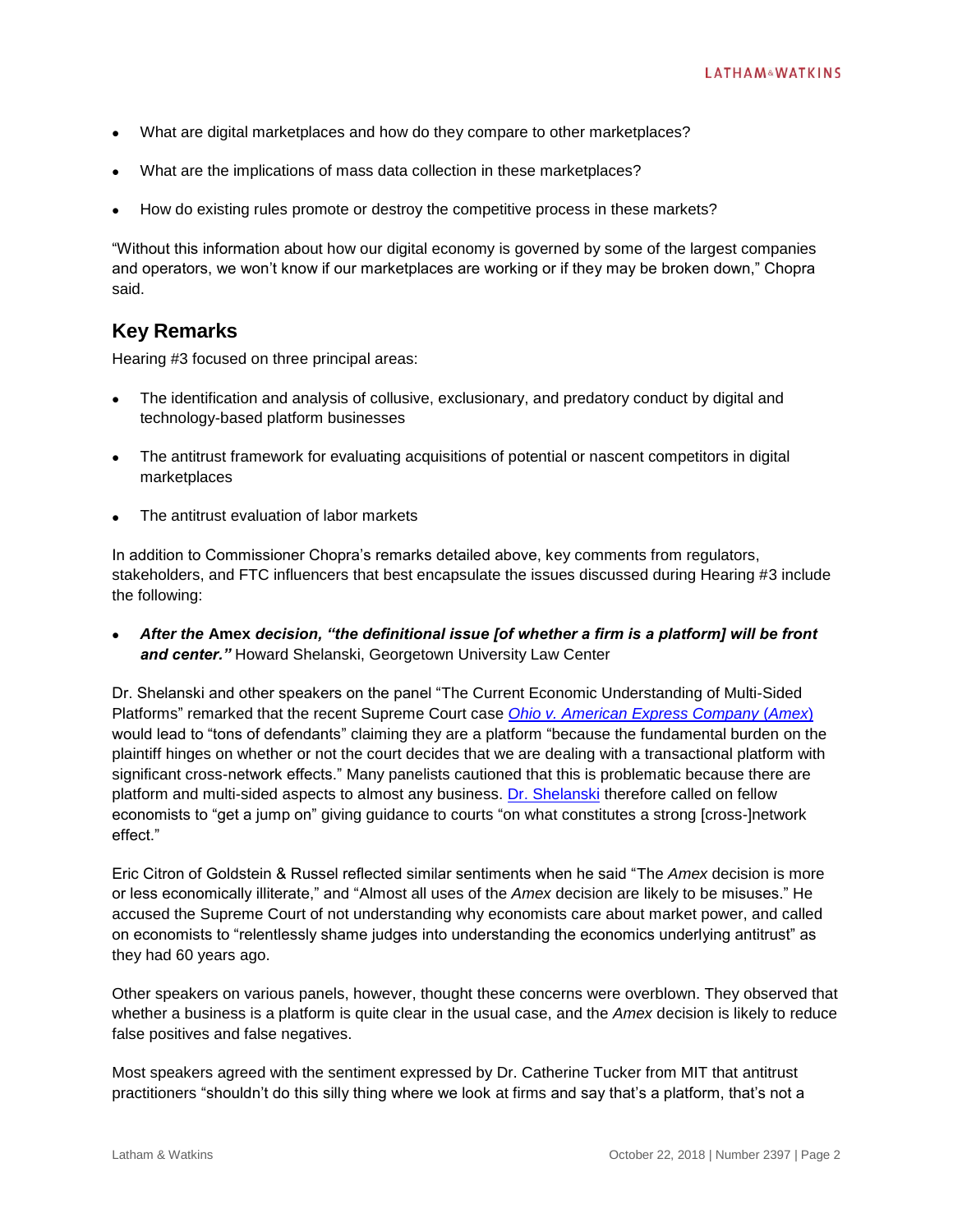platform." What matters, Tucker explained, is whether "platform issues are important in this particular case" to the antitrust analysis and the outcomes of the firm and the market. There was rough consensus on the panel that triggering the new defenses the Supreme Court facilitated in *Amex* merely because there is a two-sided nature to a defendant's business would be a mistake.

# *"We must view data as currency."* Roger McNamee, Elevation Partners

Several panelists drew distinctions between transactional platforms like eBay versus those that trade services for consumer data like Google and Facebook. Roger McNamee suggested that the latter should face more intense antitrust scrutiny because multisided platforms that trade data for services "use data to create barriers to entry for competitors, barriers to exit for consumers, and to undermine business models of content suppliers." Further, McNamee said "the current antitrust model" provides these companies "a safe harbor because consumers do not pay for their services with currency."

Other panelists pushed back. Dr. Steven Tadelis from the Hass School of Business at UC Berkeley asserted "Understanding the ease of entry and multi-homing is critical to understanding the strength of competition in these markets." "If you're concerned about a certain anticompetitive behavior," Tadelis said, "you need to have a theory of harm, and if your theory of harm is this looks big; big makes me feel uncomfortable; and something therefore needs to be done; that's a problem."

 *"History tells us that the levels of enforcement [against acquisitions of nascent competitors] is pretty low."* Diana Moss, American Antitrust Institute (AAI)

In a [panel](https://www.ftc.gov/news-events/audio-video/video/ftc-hearing-3-competition-consumer-protection-21st-century-part-four-1) discussing whether current levels of enforcement in markets involving nascent competition are appropriate, Moss pointed to AAI data that tracked more than 700 acquisitions the AAI characterized as "nascent acquisitions" (*i.e.*, transactions in which a player acquires a new or growing competitor). Moss added that the FTC and the DOJ have challenged only 2.5% of the 700 plus acquisitions. Moss argued that agencies should be especially wary of a class of transactions in which a dominant platform acquires a nascent competitor when the platform itself already has the nascent competitor's functionalities. In these situations, Moss remarked that enforcers should focus on innovation theories of harm and ask how these acquisitions affect incentives to innovate.

Panelist Sally Hubbard of The Capitol Forum echoed Moss' calls for increased scrutiny. Hubbard cautioned that enforcers "should not be distracted by promises of short term consumer-welfare enhancements, because what benefits consumers, is competition." She also noted that the usual tools antitrust enforcers are used to relying on — "prices, market shares, market definitions" — are not reliable when looking at acquisitions of tech platforms because digital markets are "very fluid." Thus, Hubbard took the position that enforcers should look beyond just price effects because "Low prices are not the goal … competition is the goal."

Whether the FTC will amend its enforcement priorities or processes in response to calls like those from Moss and Hubbard remains to be seen. For now, the FTC's willingness to provide a forum for critiques in this series of hearings is instructive.